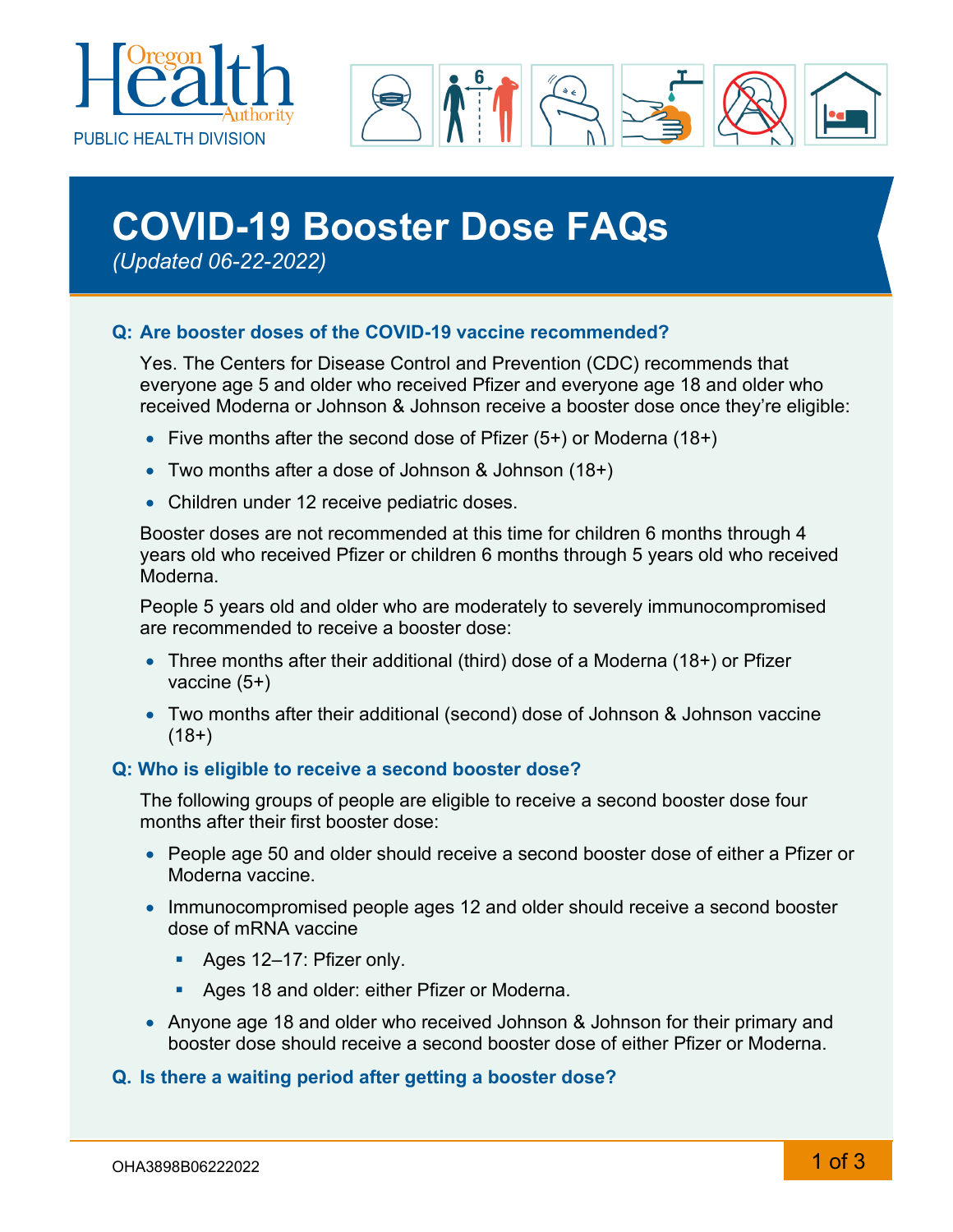Yes. People should be monitored for immediate side effects for 15–30 minutes after vaccination.

#### **Q. Where can people get a booster dose?**

Booster doses are widely available through pharmacies, doctor's offices and clinics, as COVID-19 vaccine is today. Use the [vaccine locator map](https://getvaccinated.oregon.gov/#/locator?lang=en) to find a vaccine provider near you, or call 211 or 866-698-6155 for information and assistance in any language. Proof of eligibility is not required, though providers may ask for confirmation of your last dose.

#### **Q. How do booster doses work?**

The first vaccine series builds up the immune system to make the antibodies needed to fight the disease. Over time, the immune response weakens. A booster dose builds on the initial response and tends to result in higher antibody levels that help people maintain their immunity longer.

#### **Q. Is the booster dose different from other COVID-19 vaccine doses?**

The Moderna booster dose is a half dose; this means it is half the amount of the first or second doses of Moderna. This is the only difference.

There is no difference between the first, second or booster doses for the Pfizer or Johnson & Johnson vaccines.

### **Q: Should someone who is eligible for an additional dose and a booster get both?**

Yes. An additional dose is recommended for people who are immunocompromised and who therefore may not have developed a strong immune response to their primary vaccine series. A booster dose is recommended to account for waning immunity.

**Moderna and Pfizer:** The [CDC recommends](http://www.cdc.gov/coronavirus/2019-ncov/vaccines/recommendations/immuno.html) immunocompromised people who received a third dose of an mRNA (Pfizer or Moderna) vaccine should also get a booster dose three months after the third dose and a second booster dose four months after the first booster dose.

**Johnson & Johnson:** People who are immunocompromised and received a dose of Johnson & Johnson as their primary series should receive an additional dose of an mRNA vaccine at least 28 days after their initial dose. Then they should get a booster dose two months later to increase their immunity and protection from disease; Moderna or Pfizer are recommended for this booster dose, but Johnson & Johnson may also be given. Then four months after receiving a booster dose they should receive a second booster dose of an mRNA vaccine.

If people who are immunocompromised and received Johnson & Johnson got a booster dose *before* their additional dose, they should receive an additional dose of an mRNA vaccine two months after their booster dose. An immunocompromised person who received their doses in this order should receive a second booster dose of an mRNA vaccine four months after their additional dose.

### **Q: What do providers need to know about safety and reporting after administering a booster dose?**